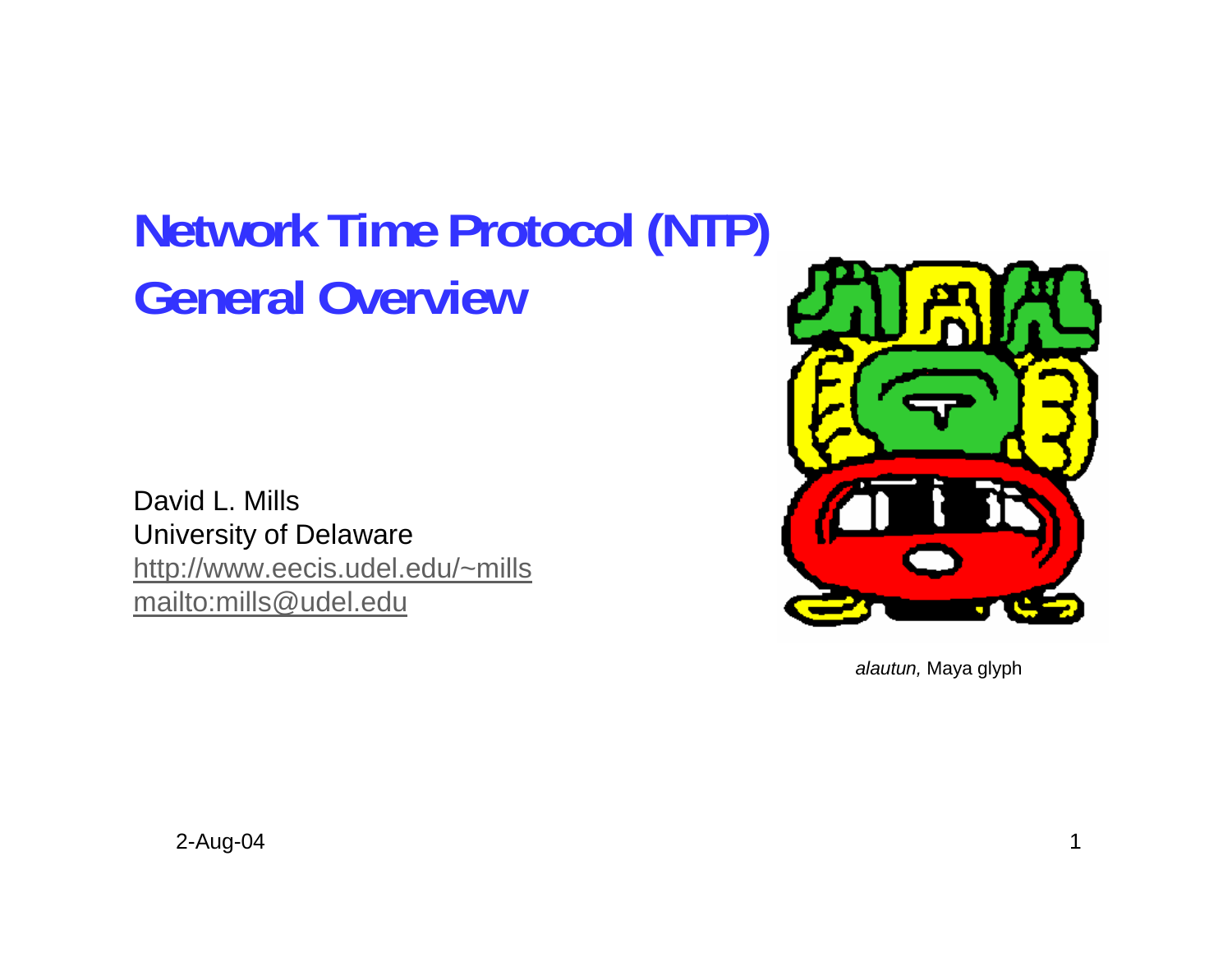#### **Introduction**



- $\bullet$  Network Time Protocol (NTP) synchronizes clocks of hosts and routers in the Internet.
- NIST estimates 10-20 million NTP servers and clients deployed in the Internet and its tributaries all over the world. Every Windows/XP has an NTP client.
- $\bullet$  NTP provides nominal accuracies of low tens of milliseconds on WANs, submilliseconds on LANs, and submicroseconds using a precision time source such as a cesium oscillator or GPS receiver.
- NTP software has been ported to almost every workstation and server platform available today - from PCs to Crays - Unix, Windows, VMS and embedded systems, even home routers.
- The NTP architecture, protocol and algorithms have been evolved over the last two decades to the latest NTP Version 4 described in this and related briefings.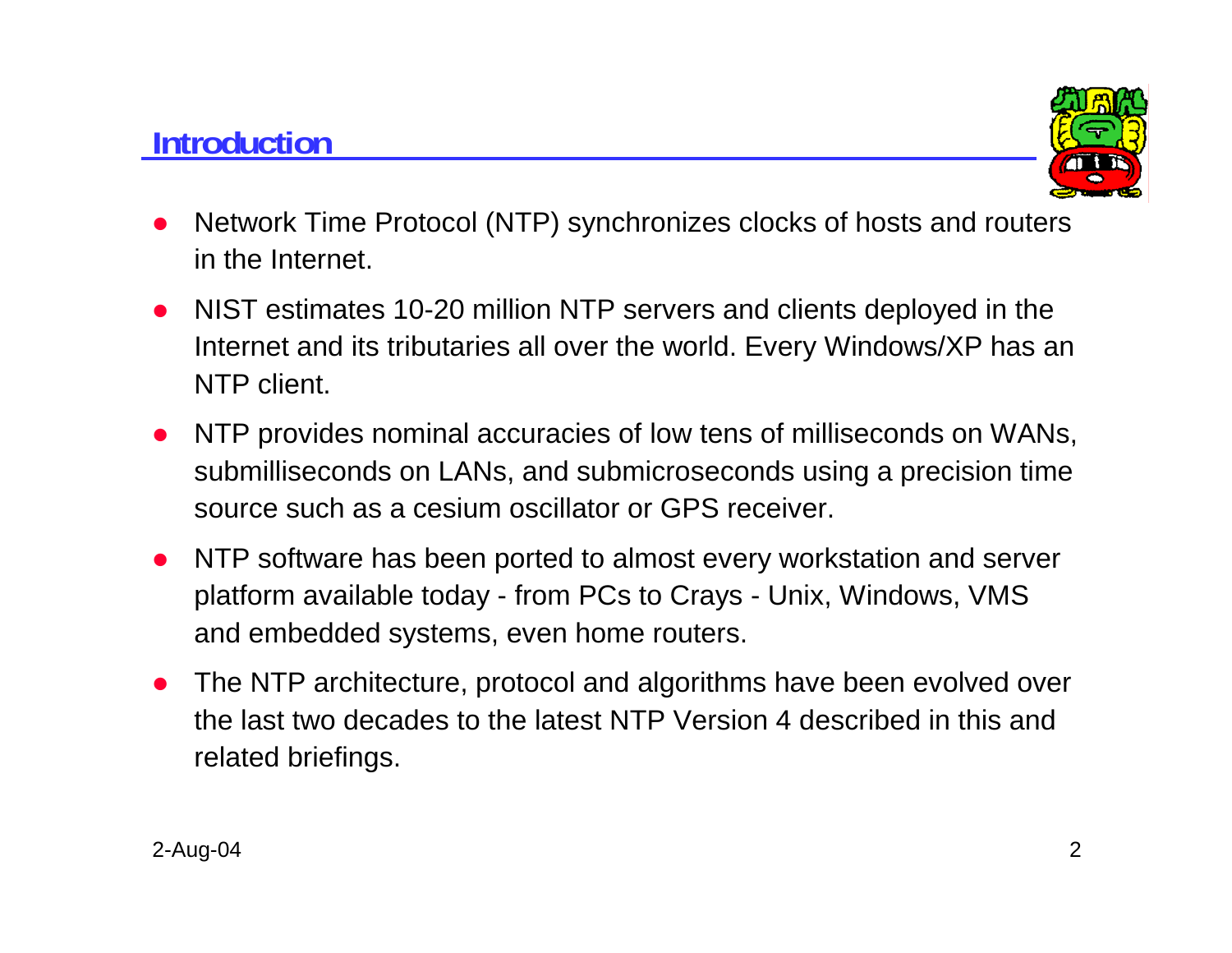

- $\bullet$  NTP is argueably the longest running, continuously operating, ubiquitously available protocol in the Internet
	- USNO and NIST, as well as equivalents in other countries, provide multiple NTP primary servers directly synchronized to national standard cesium clock ensembles and GPS
	- Over 230 Internet primary serversare in Australia, Canada, Chile, France, Germany, Isreal, Italy, Holland, Japan, Norway, Sweden, Switzerland, UK, and US.
- O Well over a million Internet servers and clients all over the world
	- National and regional service providers BBN, MCI, Sprint, Alternet, etc.
	- Agencies and organizations: US Weather Service, US Treasury Service, IRS, PBS, Merrill Lynch, Citicorp, GTE, Sun, DEC, HP, etc.
	- Private networks are reported to have over 10,000 NTP servers and clients behind firewalls; one (GTE) reports in the order of 30,000 NTP workstations and PCs.
	- NTP has been on the NASA Shuttle and in Antarctica and planned for the Mars Internet.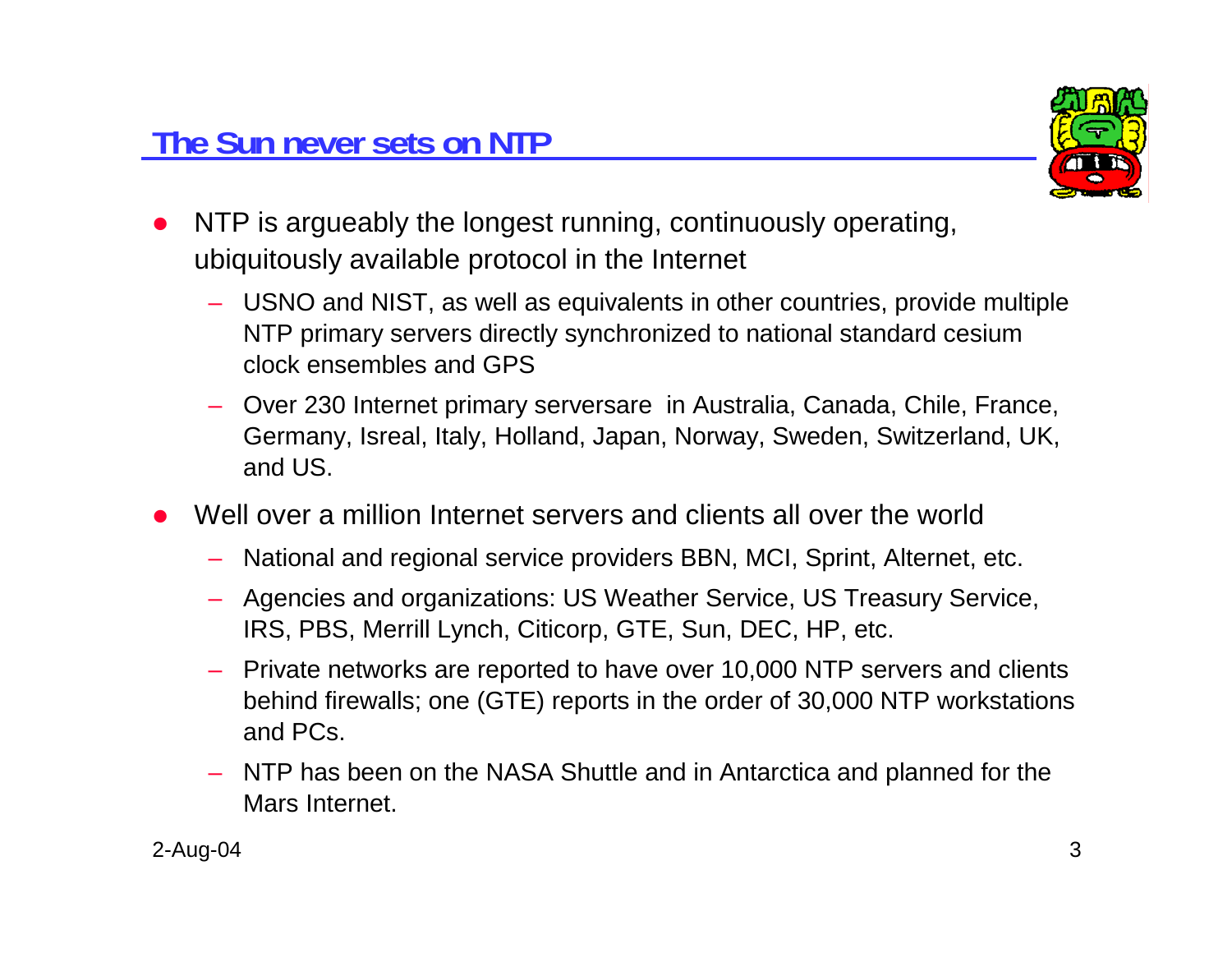

- O Distributed database transaction journalling and logging
- O Stock market buy and sell orders
- O Secure document timestamps (with cryptographic certification)
- O Aviation traffic control and position reporting
- O Radio and TV programming launch and monitoring
- O Intruder detection, location and reporting
- O Multimedia synchronization for real-time teleconferencing
- O Interactive simulation event synchronization and ordering
- O Network monitoring, measurement and control
- O Early detection of failing network infrastructure devices and air conditioning equipment
- O Differentiated services traffic engineering
- O Distributed network gaming and training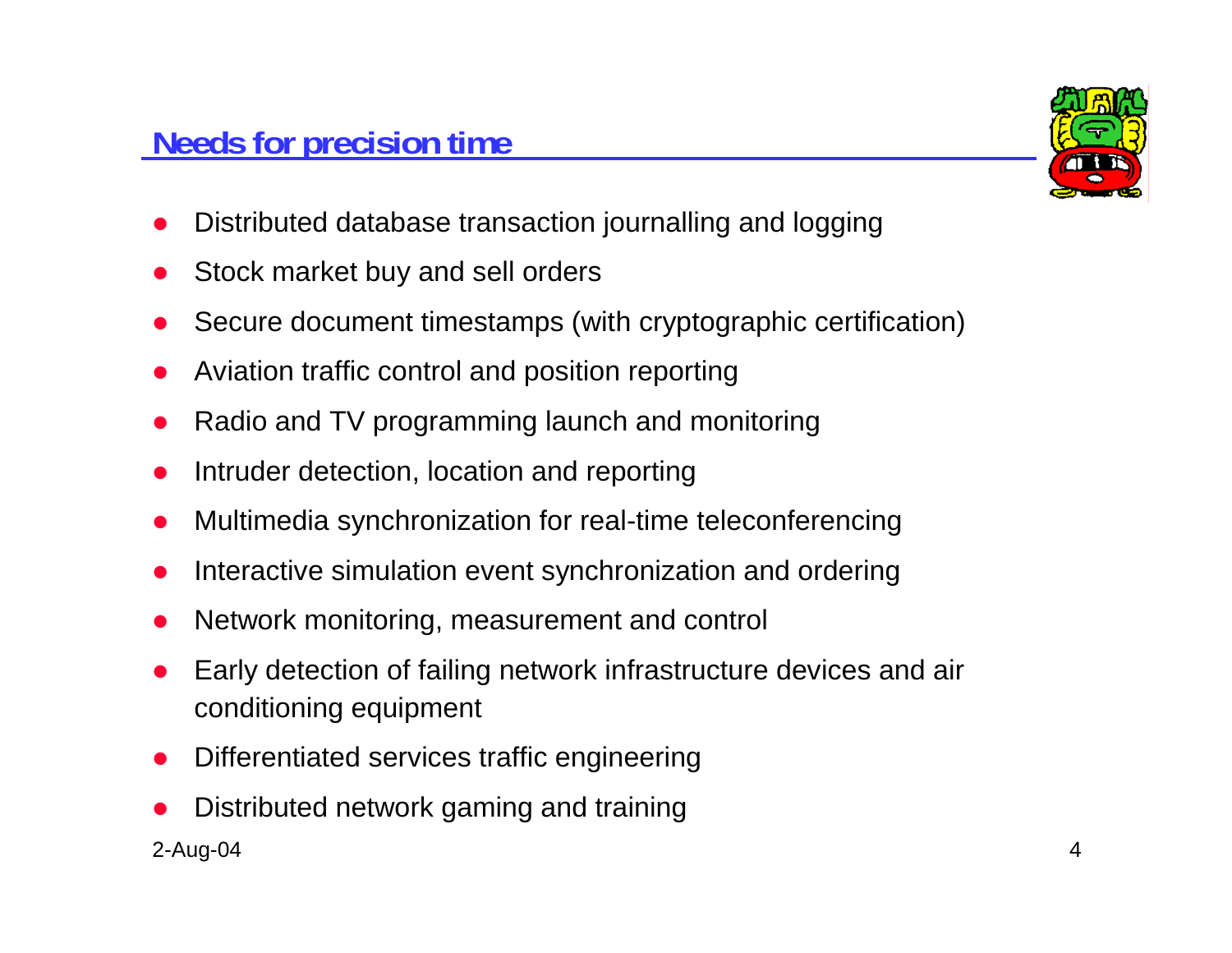#### **NTP capsule summary**



- O Primary (stratum 1) servers synchronize to national time standards via radio, satellite and modem.
- O Secondary (stratum 2, ...) servers and clients synchronize to primary servers via hierarchical subnet.
- O Clients and servers operate in master/slave, symmetric and multicast modes with or without cryptographic authentication.
- O Reliability assured by redundant servers and diverse network paths.
- O Engineered algorithms reduce jitter, mitigate multiple sources and avoid improperly operating servers.
- O The system clock is disciplined in time and frequency using an adaptive algorithm responsive to network time jitter and clock oscillator frequency wander.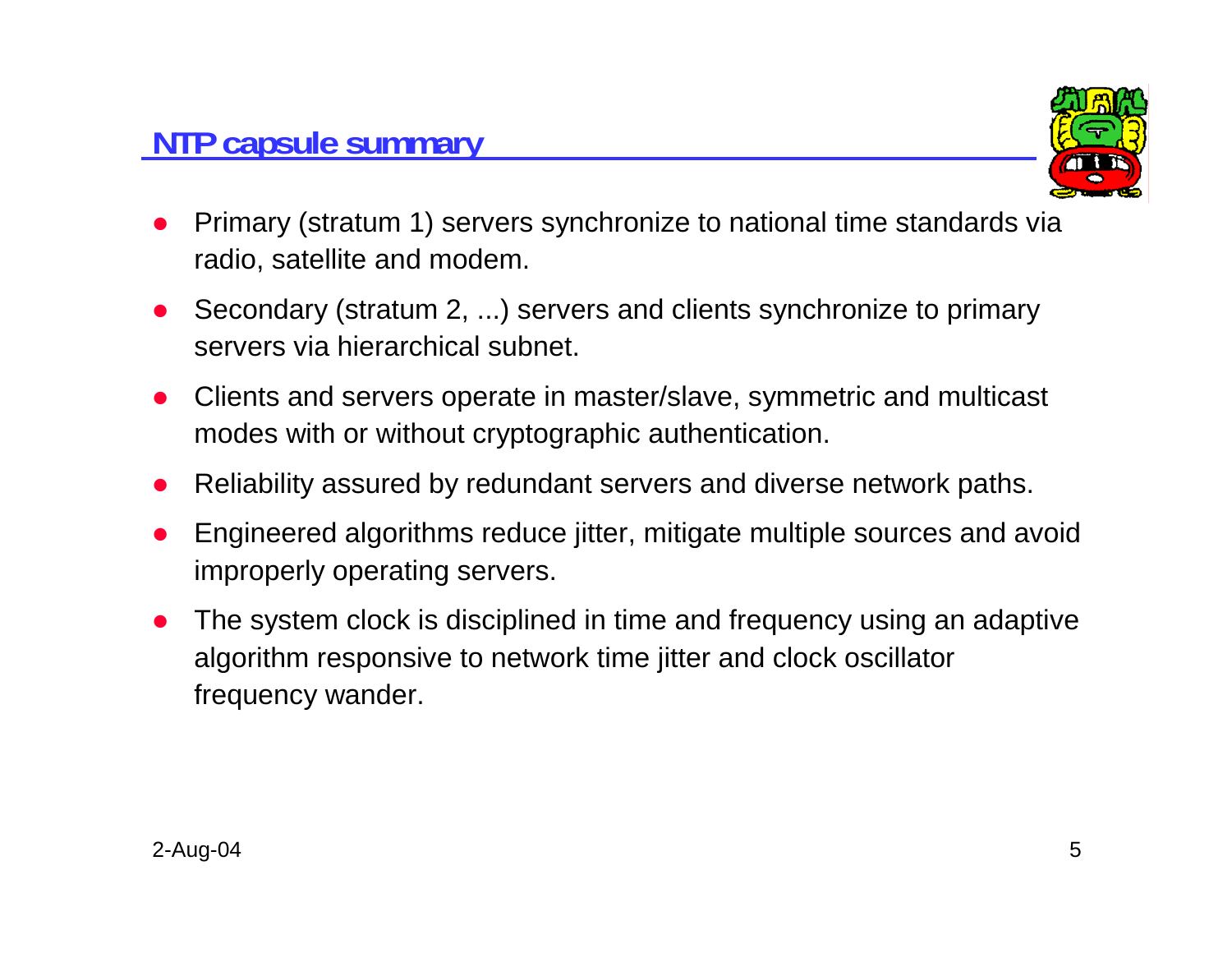

- O Multiple servers/peers provide redundancy and diversity.
- O Clock filters select best from a window of eight time offset samples.
- O Intersection and clustering algorithms pick best *truechimers* and discard *falsetickers.*
- O Combining algorithm computes weighted average of time offsets.
- O Loop filter and variable frequency oscillator (VFO) implement hybrid phase/frequency-lock (P/F) feedback loop to minimize jitter and wander.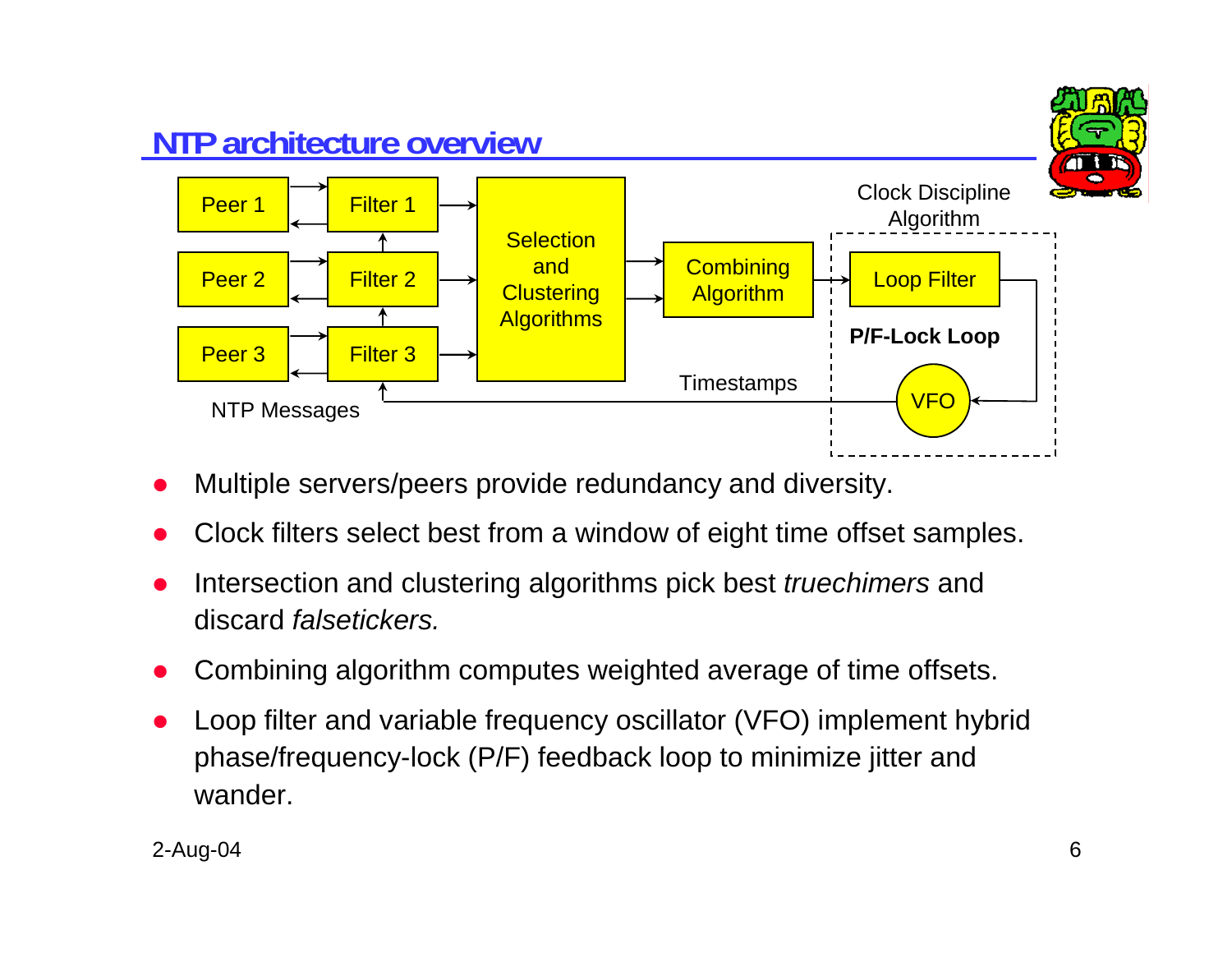

- O (a) Workstations use multicast mode with multiple department servers.
- O (b) Department servers use client/server modes with multiple campus servers and symmetric modes with each other.
- O (c) Campus servers use client/server modes with up to six different external primary servers and symmetric modes with each other and external secondary (buddy) servers.

2-Aug-04 7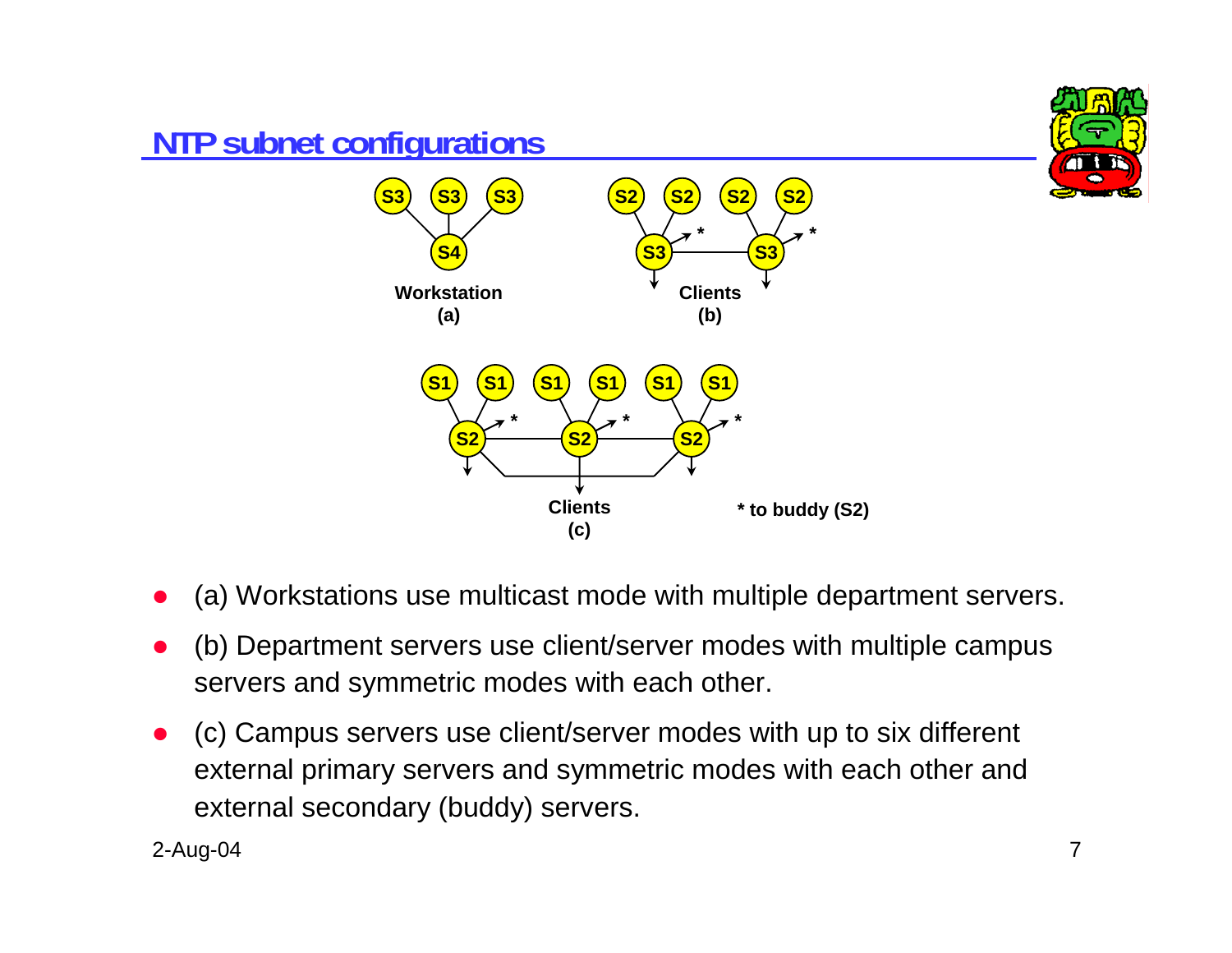#### 2-Aug-04 8

# **Goals and non-goals**

- O Goals
	- Provide the best accuracy under prevailing network and server conditions.
	- Resist many and varied kinds of failures, including two-face, fail-stop, malicious attacks and implementation bugs.
	- Maximize utilization of Internet diversity and redundancy.
	- Automatically organize subnet topology for best accuracy and reliability.
	- Self contained cryptographic authentication based on both symmetric key and public key infrastructures and independent of external services.
- O Non-goals
	- Local time this is provided by the operating system.
	- Access control this is provided by firewalls and address filtering.
	- Privacy all protocol values, including time values, are public.
	- Non-repudiation this can be provided by a layered protocol if necessary.
	- Conversion of NTP timestamps to and from other time representations and formats.

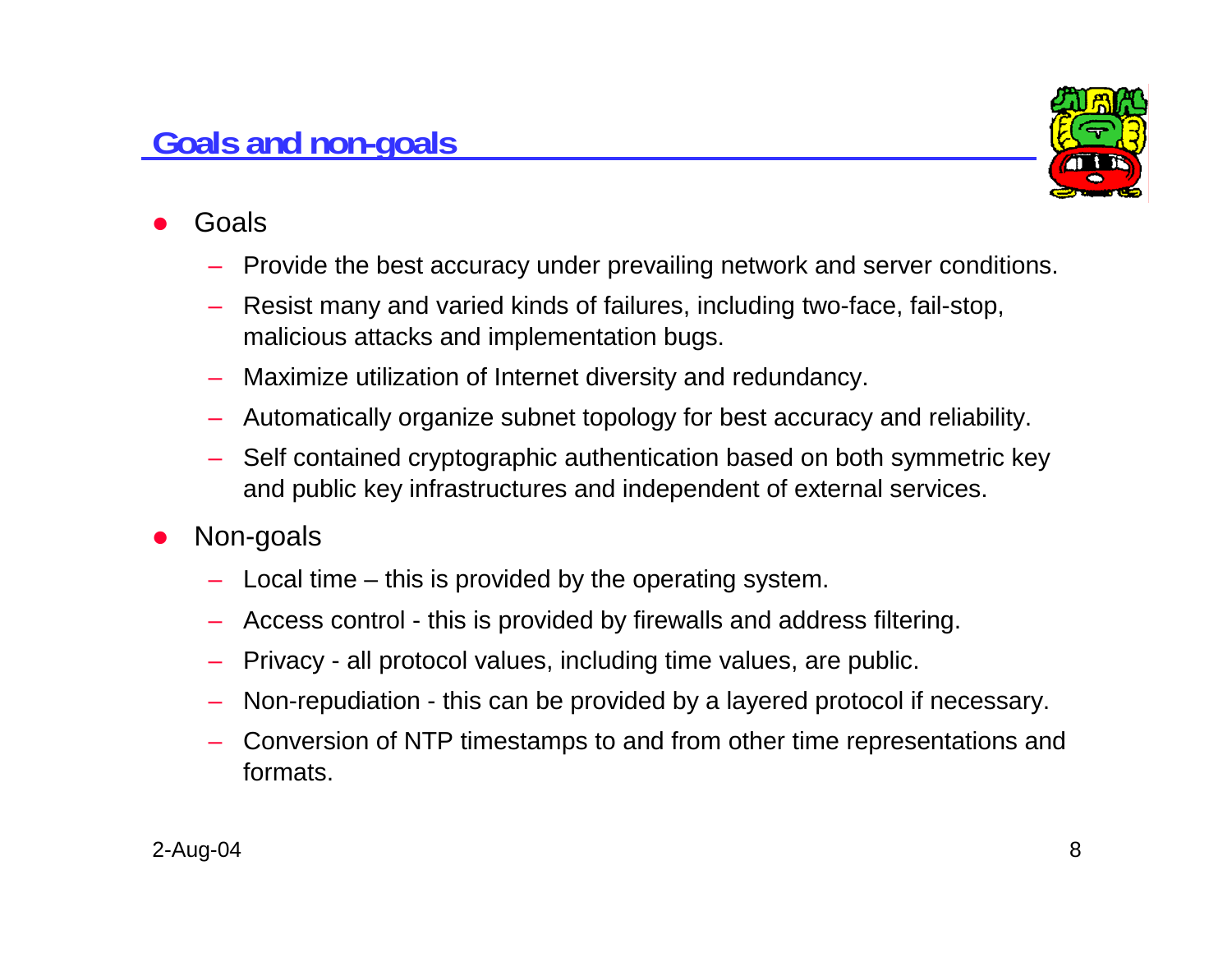

- O Current Network Time Protocol Version 3 has been in use since 1992, with nominal accuracy in the low milliseconds.
- $\bullet$  Modern workstations and networks are much faster today, with attainable accuracy in the low microseconds.
- $\bullet$  NTP Version 4 architecture, protocol and algorithms have been evolved to achieve this degree of accuracy.
	- Improved clock models which accurately predict the time and frequency adjustment for each synchronization source and network path.
	- – Engineered algorithms reduce the impact of network jitter and oscillator wander while speeding up initial convergence.
	- Redesigned clock discipline algorithm operates in frequency-lock, phaselock and hybrid modes.
- O The improvements, confirmed by simulation, improve accuracy by about a factor of ten, while allowing operation at much longer poll intervals without significant reduction in accuracy.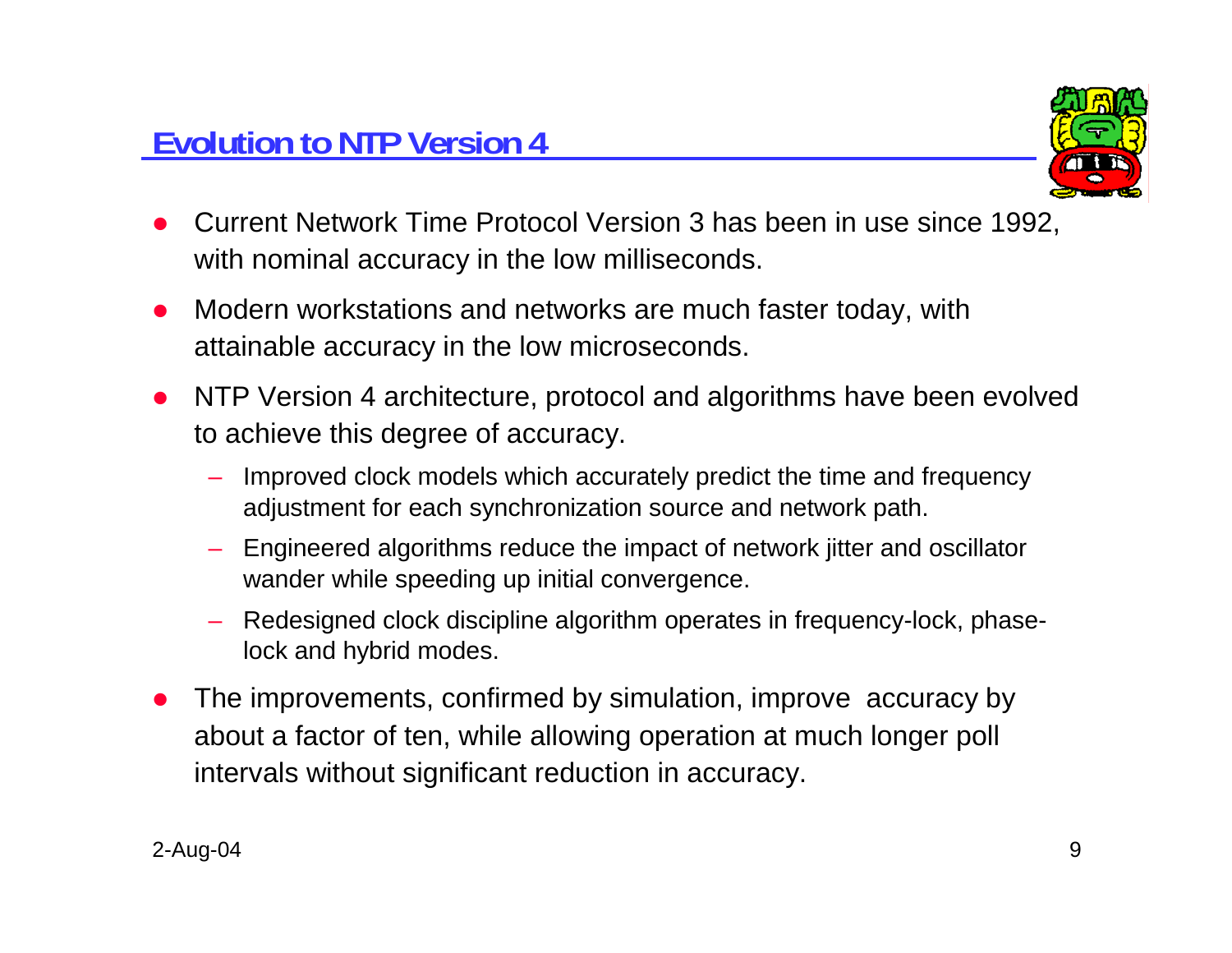#### **NTP Version 4 autonomous system model**



- O Fire-and-forget software
	- Single software distribution can be compiled and installed automatically on most host architectures and operating systems.
	- Run-time configuration can be automatically determined and maintained in response to changing network topology and server availability.
- O Optional autonomous configuration (Autoconfigure)
	- Multicast survey nearby network environment to construct a list of suitable servers.
	- Select best servers from among the list using a defined metric.
	- Reconfigure the subnet for best accuracy with overhead constraints.
	- Periodically refresh the list in order to adapt to changing topology.
- O Optional autonomous authentication (Autokey)
	- For each new server found, fetch and verify its cryptographic credentials.
	- Authenticate each message received using engineered protocol.
	- Regenerate keys in a timely manner to resist compromise.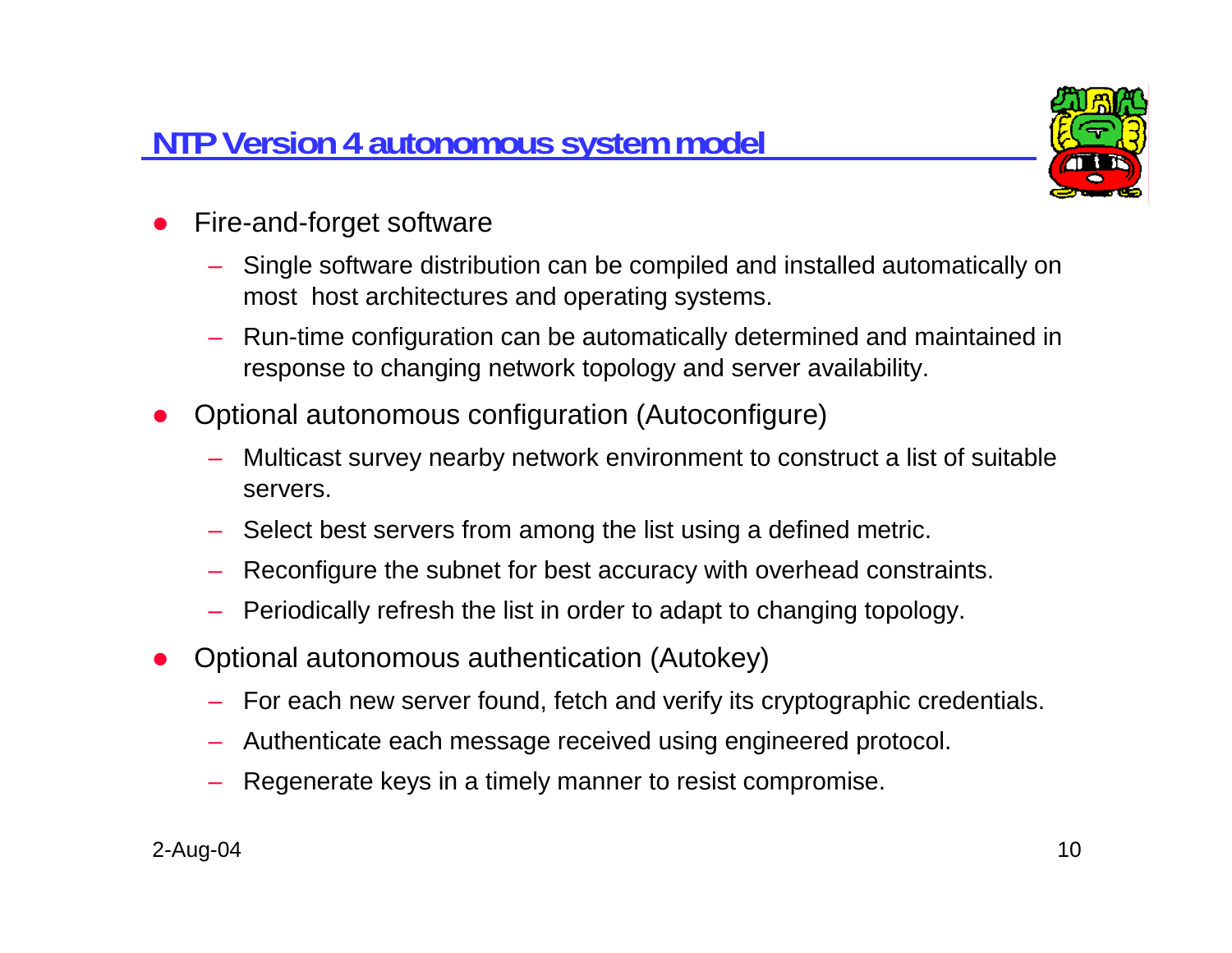### **A day in the life of a busy NTP server**



- O NTP primary (stratum 1) server rackety is a Sun IPC running SunOS 4.1.3 and supporting 734 clients scattered all over the world
- O This machine supports NFS, NTP, RIP, IGMP and a mess of printers, radio clocks and an 8-port serial multiplexor
- O The mean input packat rate is 6.4 packets/second, which corresponds to a mean poll interval of 157 seconds for each client
- O Each input packet generates an average of 0.64 output packets and requires a total of 2.4 ms of CPU time for the input/output transaction
- O In total, the NTP service requires 1.54% of the available CPU time and generates 10.5, 608-bit packets per second, or 0.41% of a T1 line
- O The conclusion drawn is that even a slow machine can support substantial numbers of clients with no significant degradation on other network services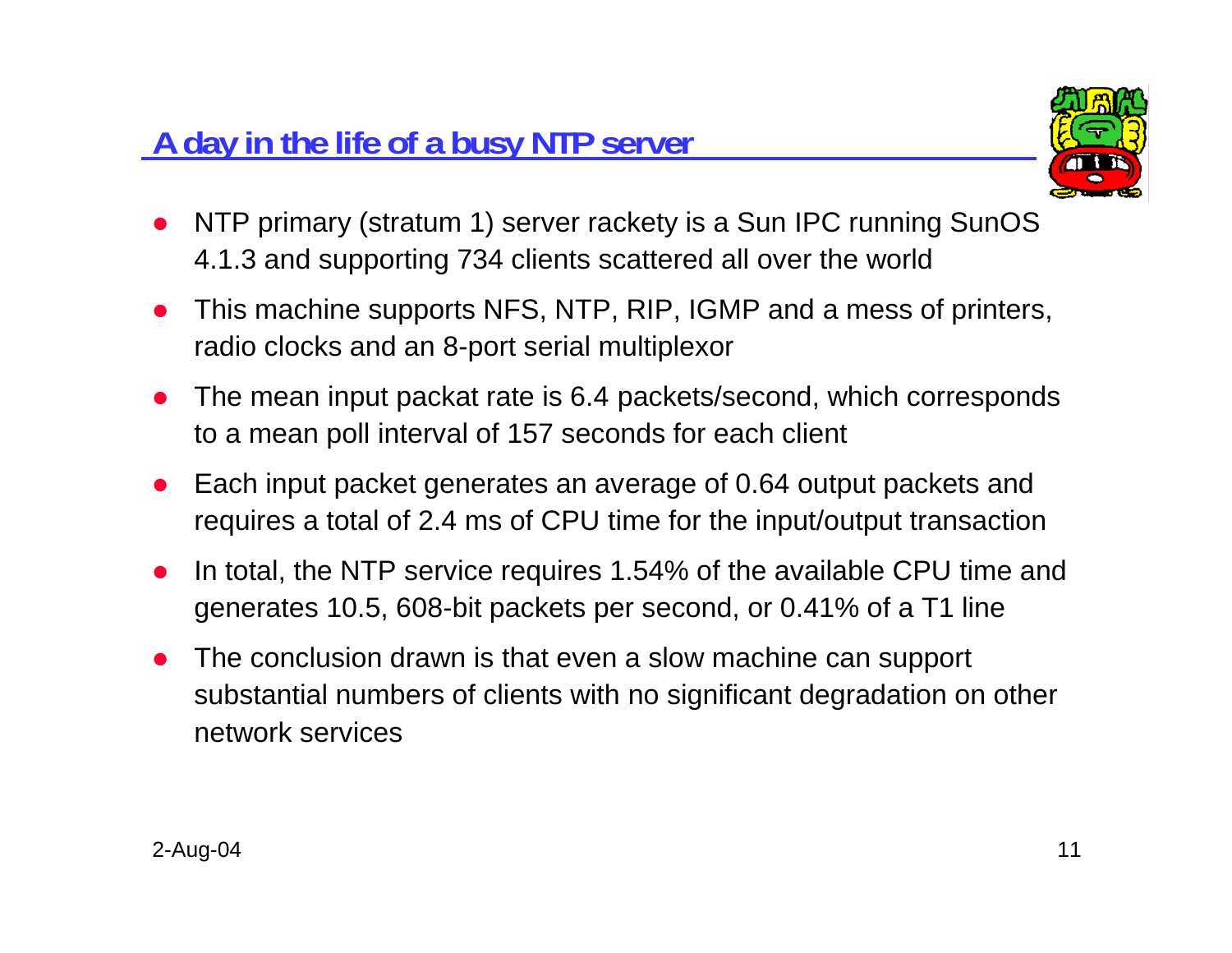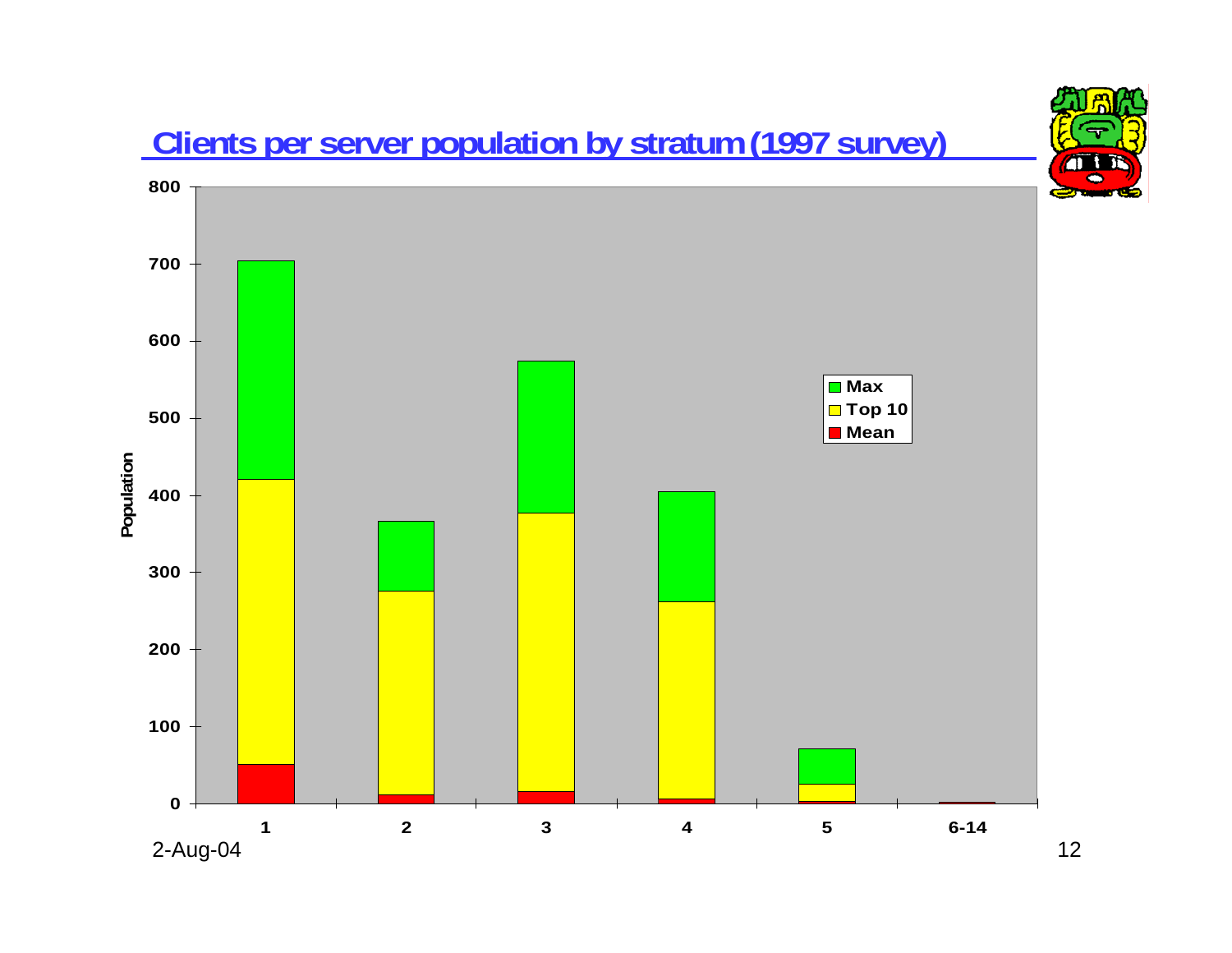### **Server population by stratum (1997 survey)**



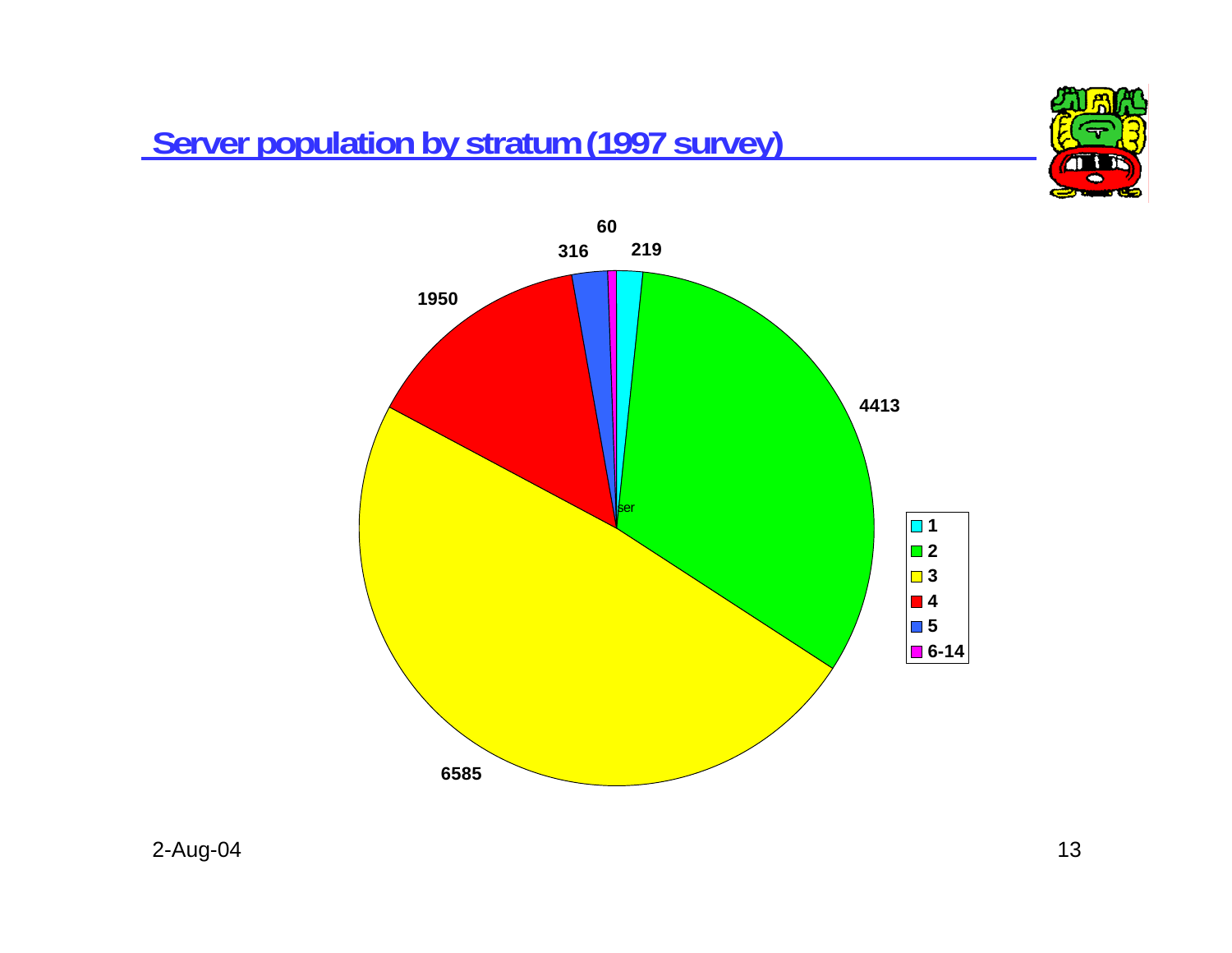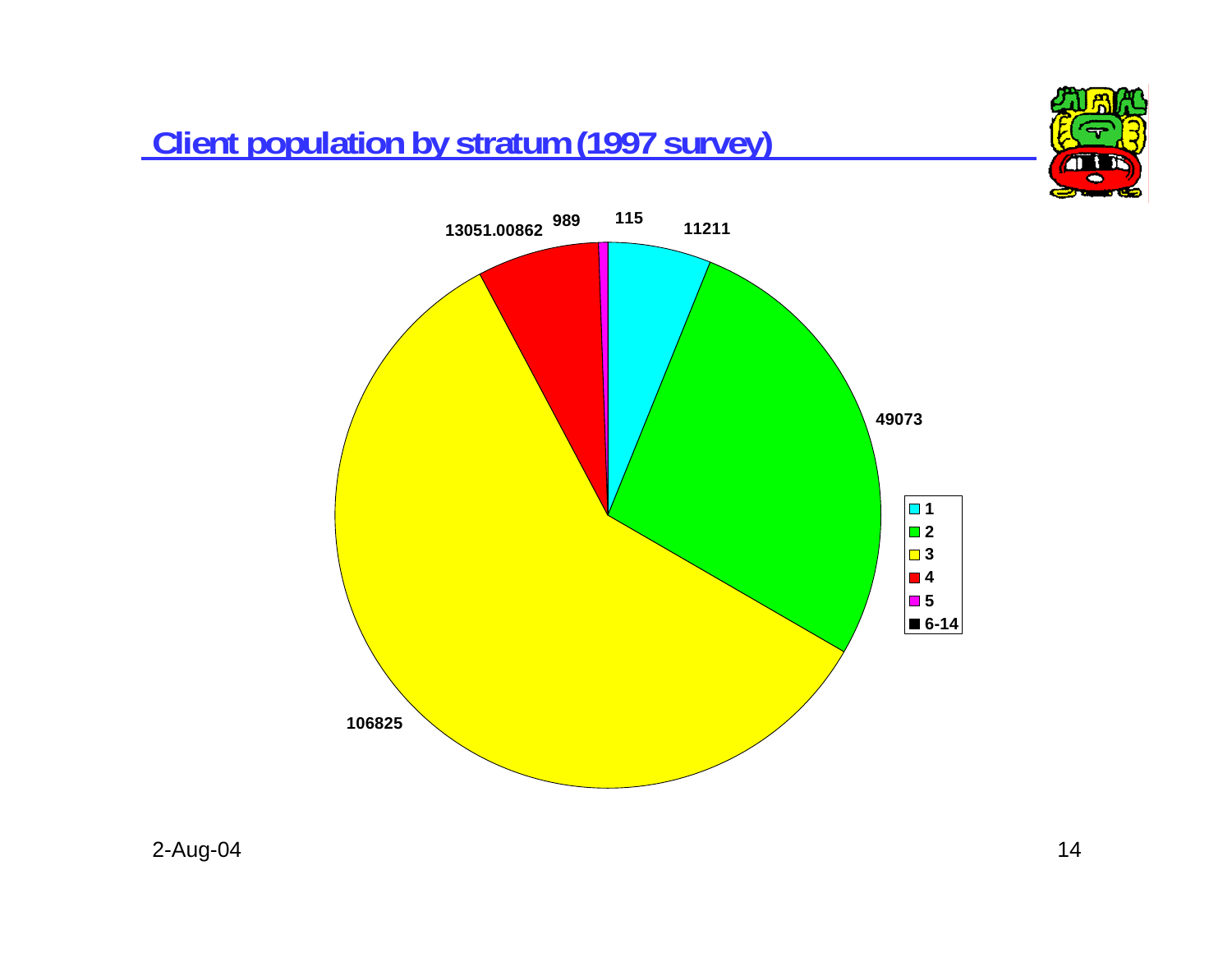#### **Reference clock sources (1997 survey)**



- O In a survey of 36,479 peers, found 1,733 primary and backup external reference sources
- 231 radio/satellite/modem primary sources
	- 47 GPS satellite (worldwide), GOES satellite (western hemisphere)
	- 57 WWVB radio (US)
	- 17 WWV radio (US)
	- 63 DCF77 radio (Europe)
	- 6 MSF radio (UK)
	- 5 CHU radio (Canada)
	- 7 modem time service (NIST and USNO (US), PTB (Germany), NPL (UK))
	- 25 other (precision PPS sources, etc.)
- O 1,502 local clock backup sources (used only if all other sources fail)
- O For some reason or other, 88 of the 1,733 sources appeared down at the time of the survey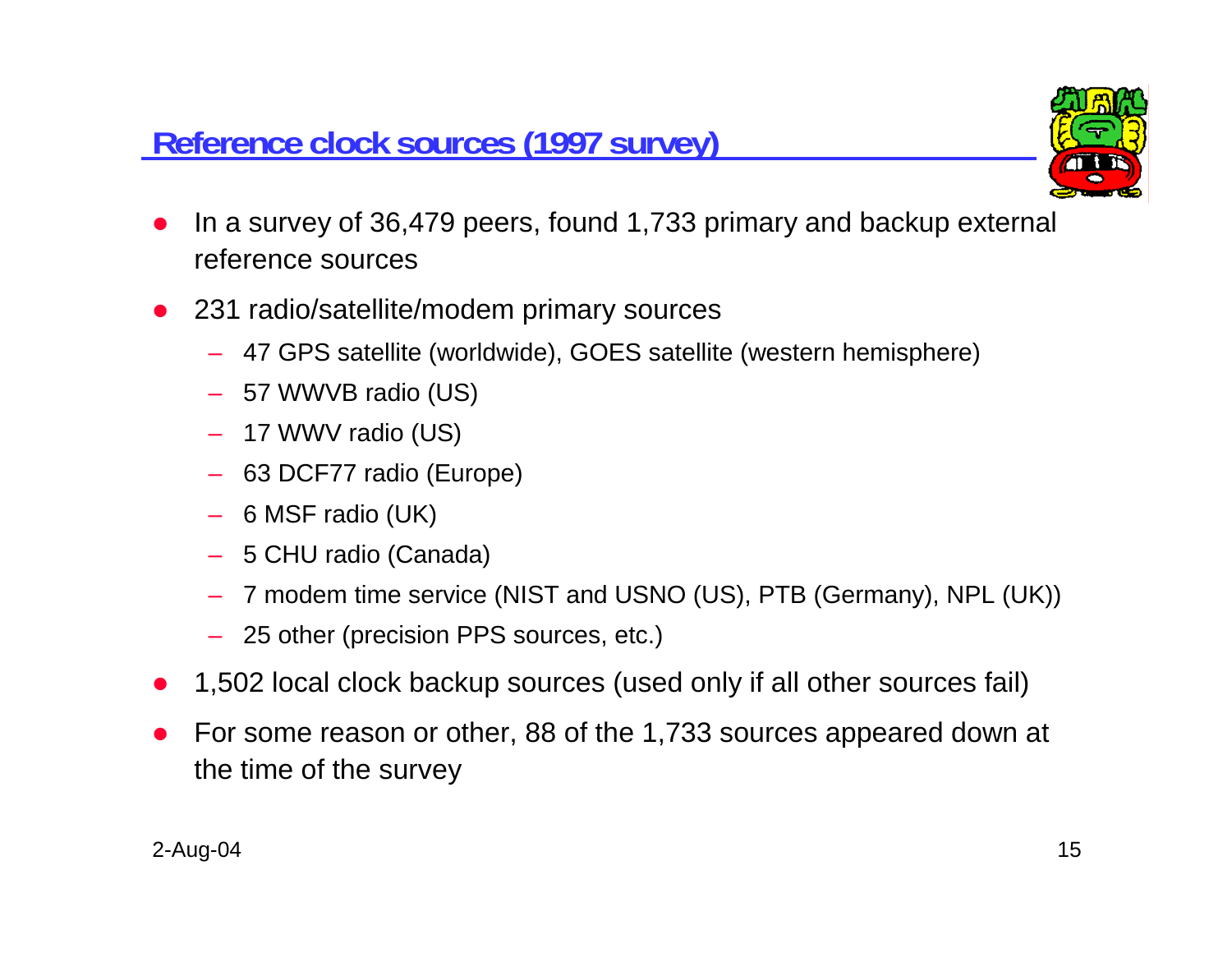

- O Cesium oscillators are calibrated by U.S. Naval Observatory and checked continuously by Northeast US LORAN-C chain and GPS
- $\bullet$  NTP primary time servers synchronize to ASCII, PPS and IRIG-B, all with kernel modifications for precision timekeeping
- O NTP secondary servers (not shown) include SunOS 4/5, Ultrix 4, OSF/1, HP-UX, Cisco, Bancomm and Fuzzball (semi-retired)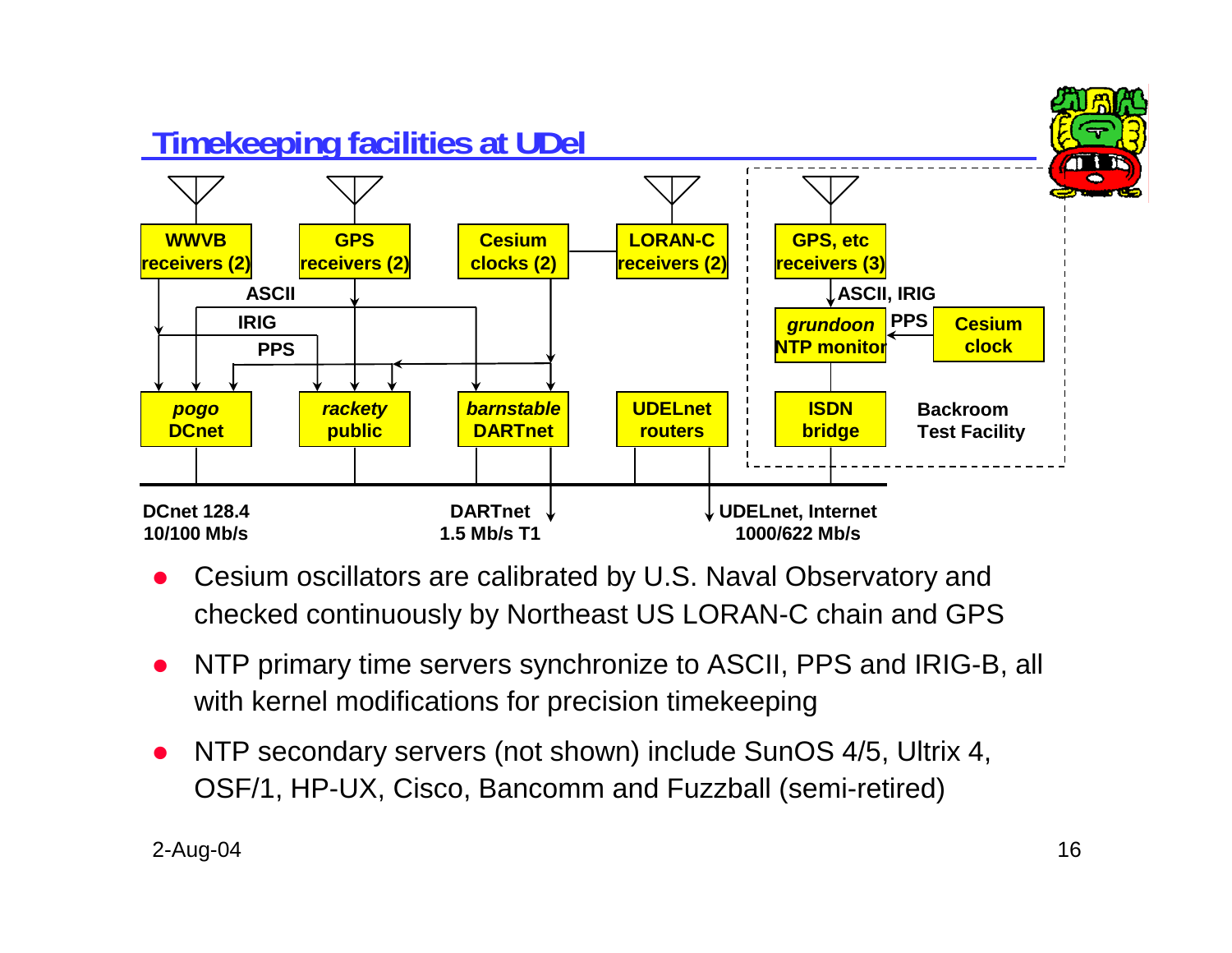# **Precision timekeeping equipment (prior to 2000)**





Austron 2200A GPS Receiver

Austron 2000 LORAN-C Receiver

Spectracom 8170 WWVB Reciver

Hewlett Packard 5061A Cesium BeamFrequency Standard

NTP primary time server *rackety*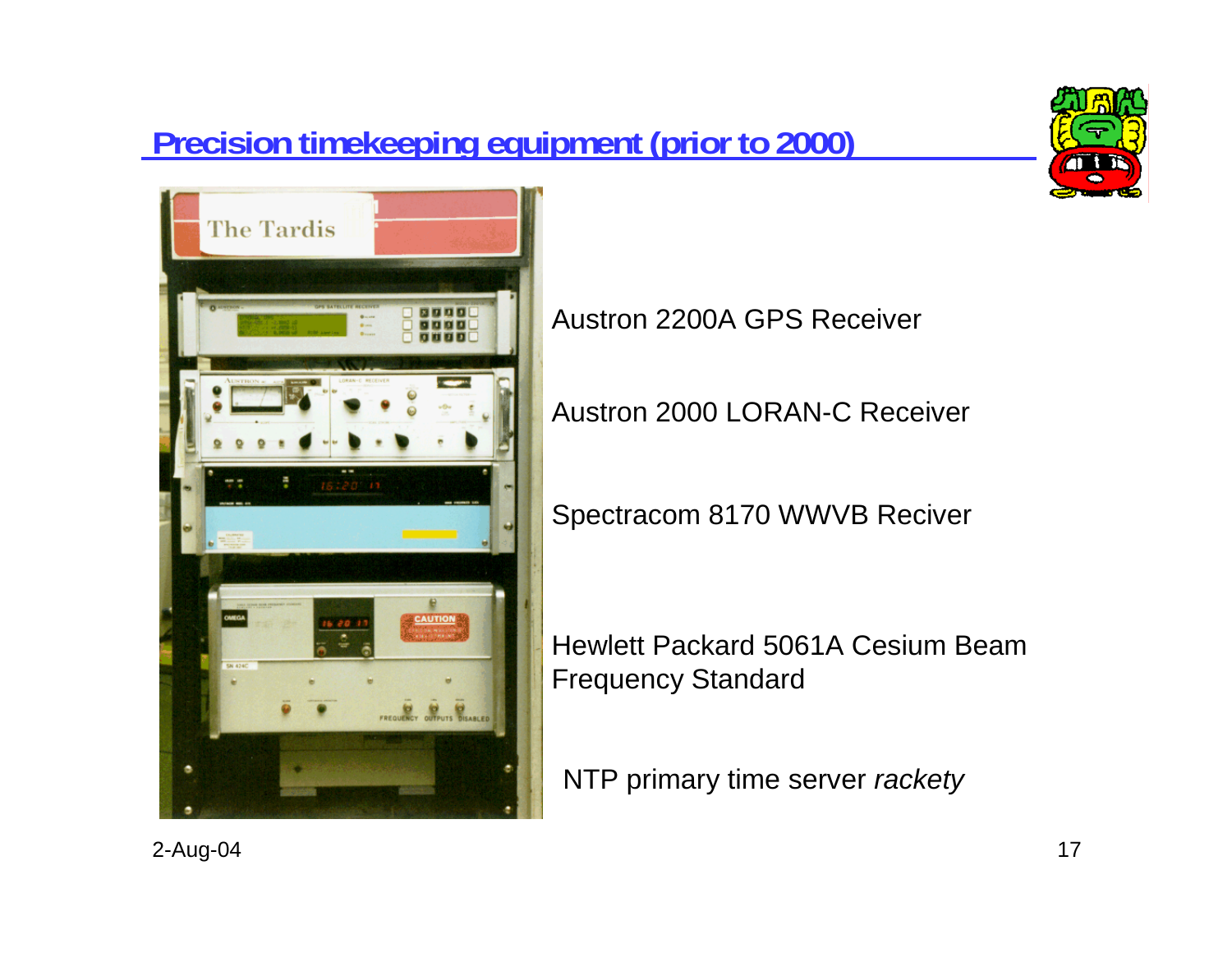

- O This shows the residual error measured between the Austron 2201 GPS receiver and the HP 5061A cesium clock
- O The GPS receiver is stabilized using the LORAN-C receiver, which improves its accuracy to about 50 ns, in spite of the intentional degradation introduced in the GPS signal available to the public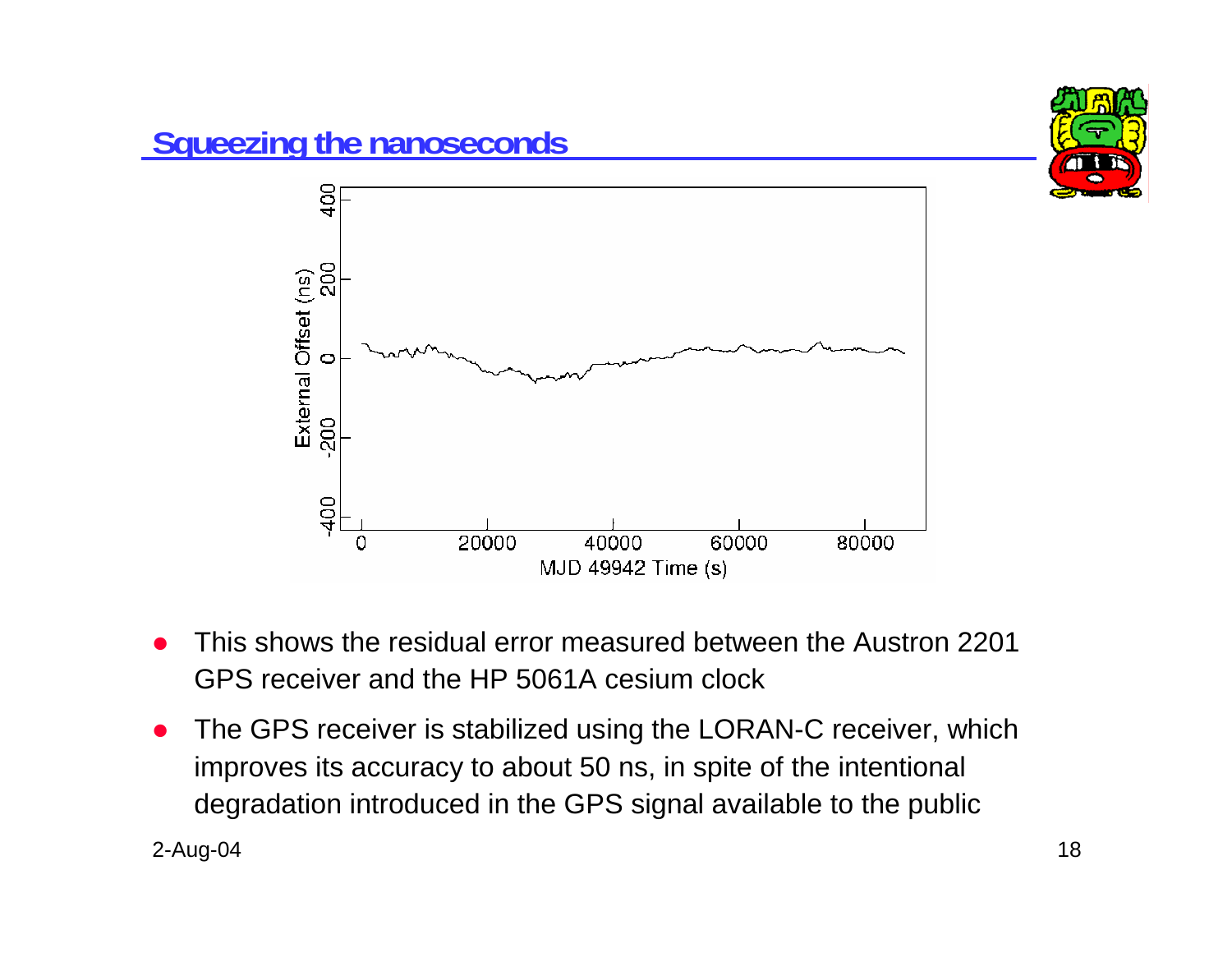# **Udel Master Time Facility (MTF) (from January 2000)**





Spectracom 8170 WWVB Receiver

Spectracom 8183 GPS Receiver

Spectracom 8170 WWVB Receiver

Spectracom 8183 GPS Receiver Hewlett Packard 105A Quartz Frequency Standard

Hewlett Packard 5061A Cesium BeamFrequency Standard

NTP primary time servers *rackety* and *pogo* (elsewhere)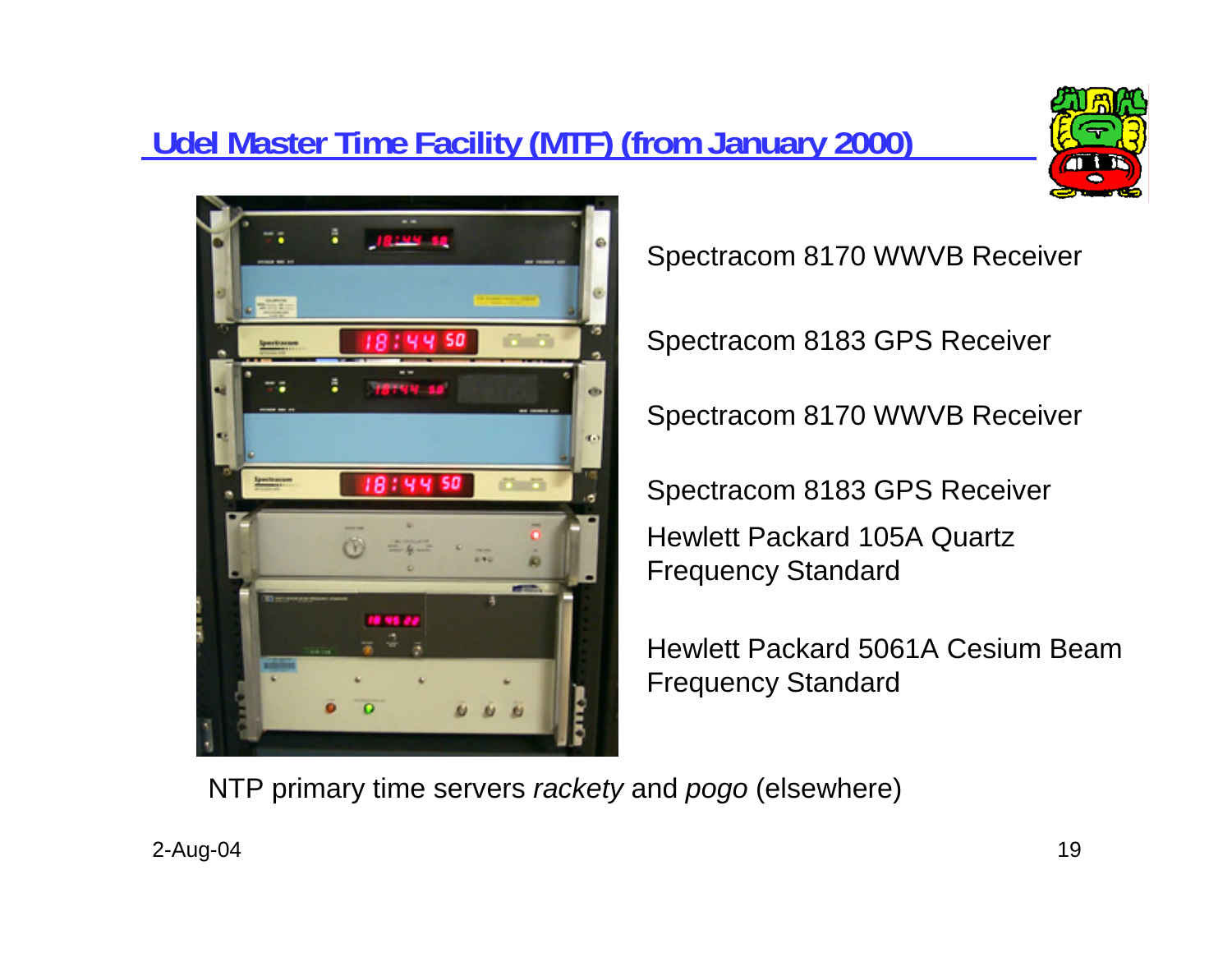# **Briefing roadmap on NTP technology and performance**



- $\bullet$  NTP project page http://www.eecis.udel.edu/~mills/ntp.html/.
	- Network Time Protocol (NTP) General Overview
		- NTP Architecture, Protocol and Algorithms
		- NTP Procedure Descriptions and Flow Diagrams
	- NTP Security Model
		- NTP Cryptographic Authentication (Autokey)
		- NTP Security Algorithms
	- NTP Clock Discipline Principles
	- –NTP Precision Synchronization
	- NTP Performance Analysis
	- NTP Algorithm Analysis
	- Long-range Dependency Effects in NTP Timekeeping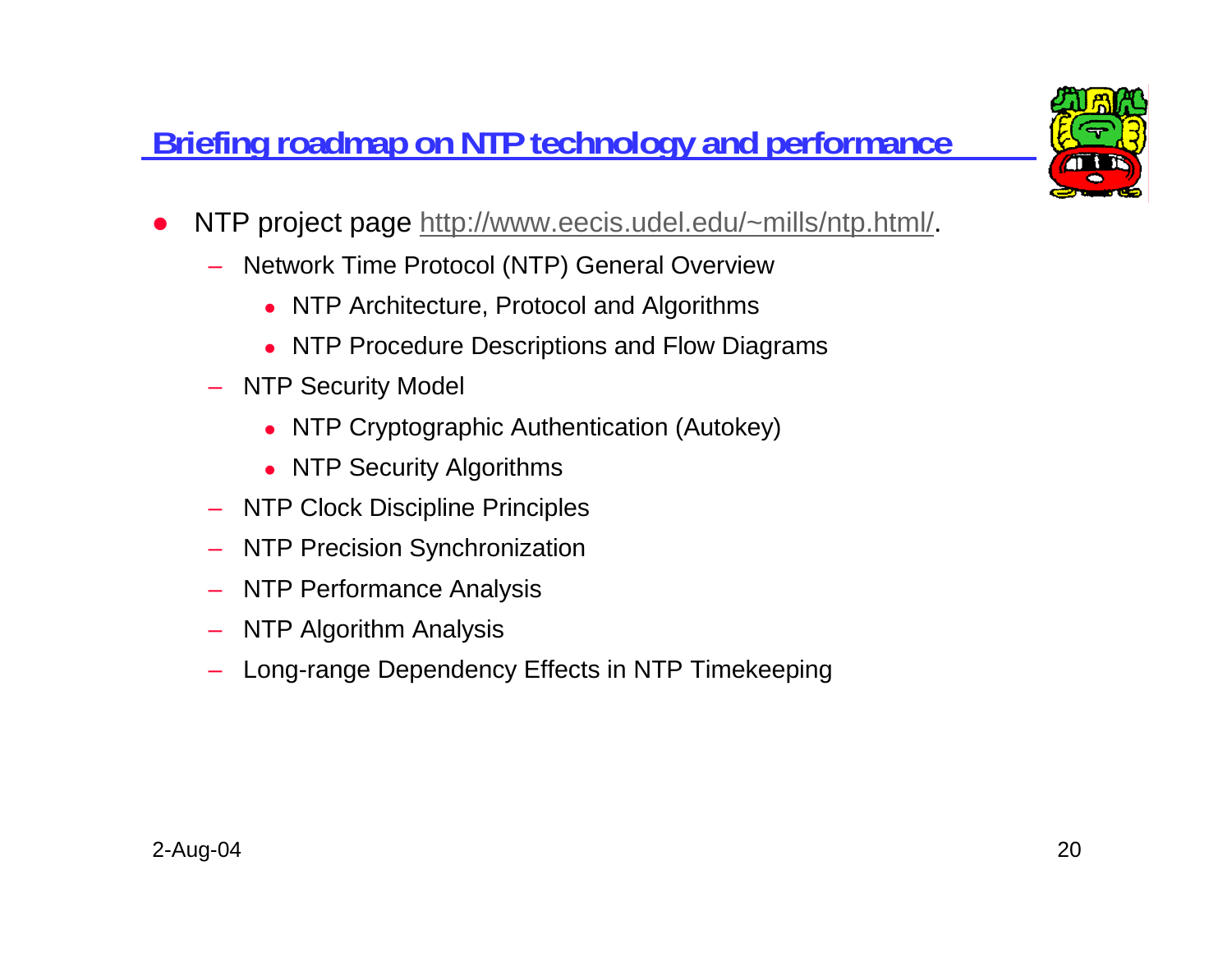

- O Network Time Protocol (NTP) Version 3 Specification RFC-1305
	- NTPv4 features documented in release notes and reports cited elsewhere
- O Simple NTP (SNTP) Version 4 specification RFC-2030
	- Applicable to IPv4, IPv6 and ISO CNLS
- O List of public NTP time servers (as of July 2004)
	- 128 active primary (stratum 1) servers
	- 178 active stratum 2 servers
- O NTP Version 4 software and documentation
	- Ported to over two dozen architectures and operating systems
	- Utility programs for remote monitoring, control and performance evaluation
	- Complete documentation in HTML format
- $\bullet$  NTP project page
	- Briefings, web pages, technical information